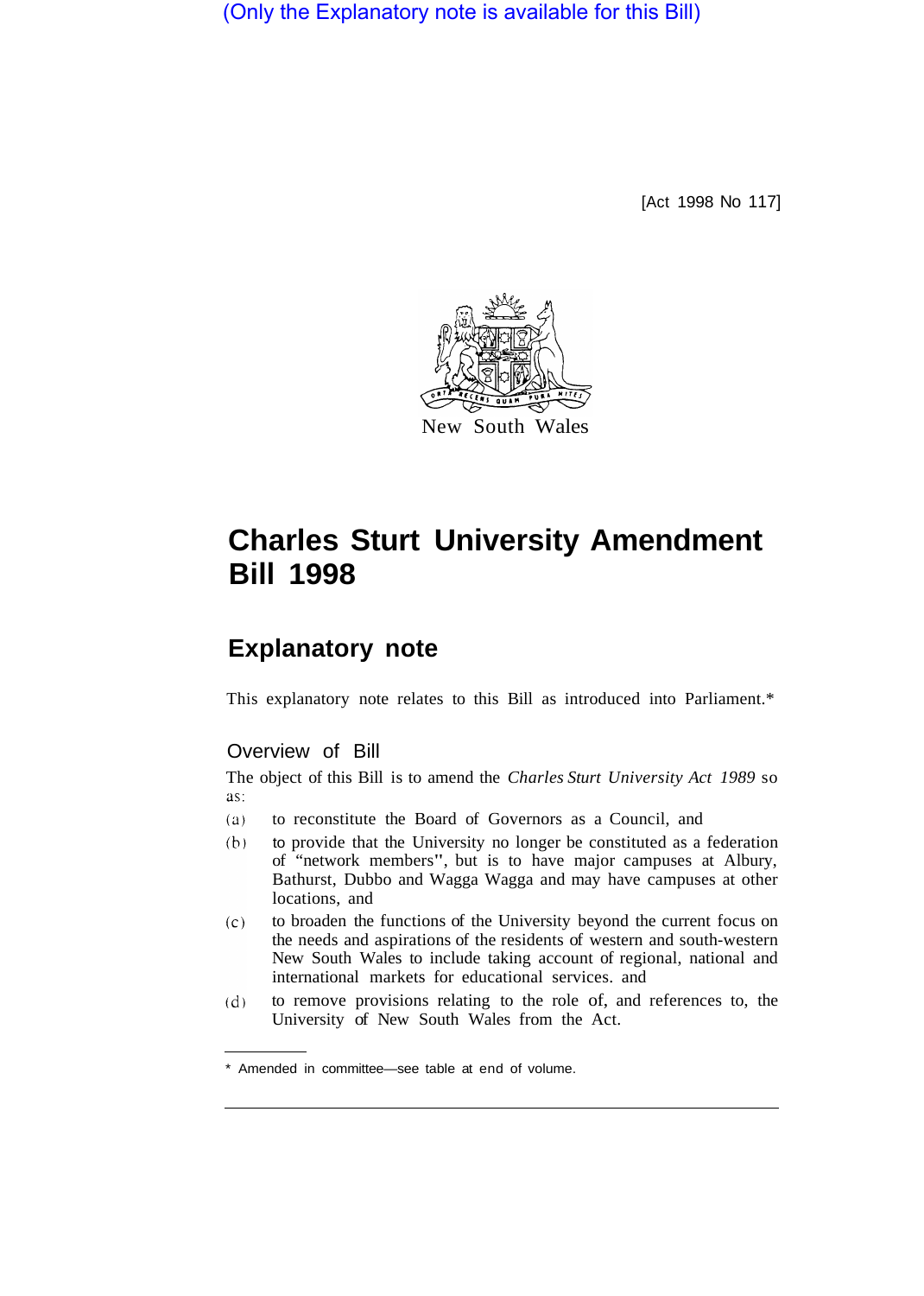Charles Sturt University Amendment Bill 1998 [Act 1998 No 117]

Explanatory note

### Outline of provisions

**Clause 1** sets out the name (also called the short title) of the proposed Act.

**Clause 2** provides for the commencement of the proposed Act on a day or days to be appointed by proclamation (other than clause 35 of Schedule l [29] which is to commence on the date of assent to the proposed Act).

**Clause 3** is a formal provision giving effect to the amendments to the *Charles Sturt University Act 1989* set out in Schedule 1.

#### **Reconstitution of Board as a Council**

**Schedule 1** [12] replaces section 9 of the Principal Act. This amendment will reconstitute the Board of Governors as a Council. The principal categories of membership of the Council will remain the same as those of the Board (that is. parliamentarry members, elected members, official members and members appointed by the Minister). However, there are a number of minor changes to the composition of the Council, including:

- (a) the elected student member of the Board is to be replaced by 2 elected student members of the Council, and
- (b) the 4 members of the Board appointed by the Minister on the nomination of the University of New South Wales Council are to be replaced by 3 members of the Council appointed by the Minister on the nomination of the Charles Sturt University Council, who must be graduates of the University but must not be students or staff of the University eligible for election to the Council in accordance with proposed section 9 (6), or have been members of staff of the University who were eligible for election under section 9 (6) within the preceding 5 years, and
- (c) one member of staff responsible for the administration of a major campus, nominated by the Council. is to be an appointed member of the Council instead of all chief executive officers of the network members being official members of the Board.

**Schedule l [l], [2], [3], [4], [11], [19]** and **[23]–[25]** make consequential amendments following the reconstitution of the Board as a Council.